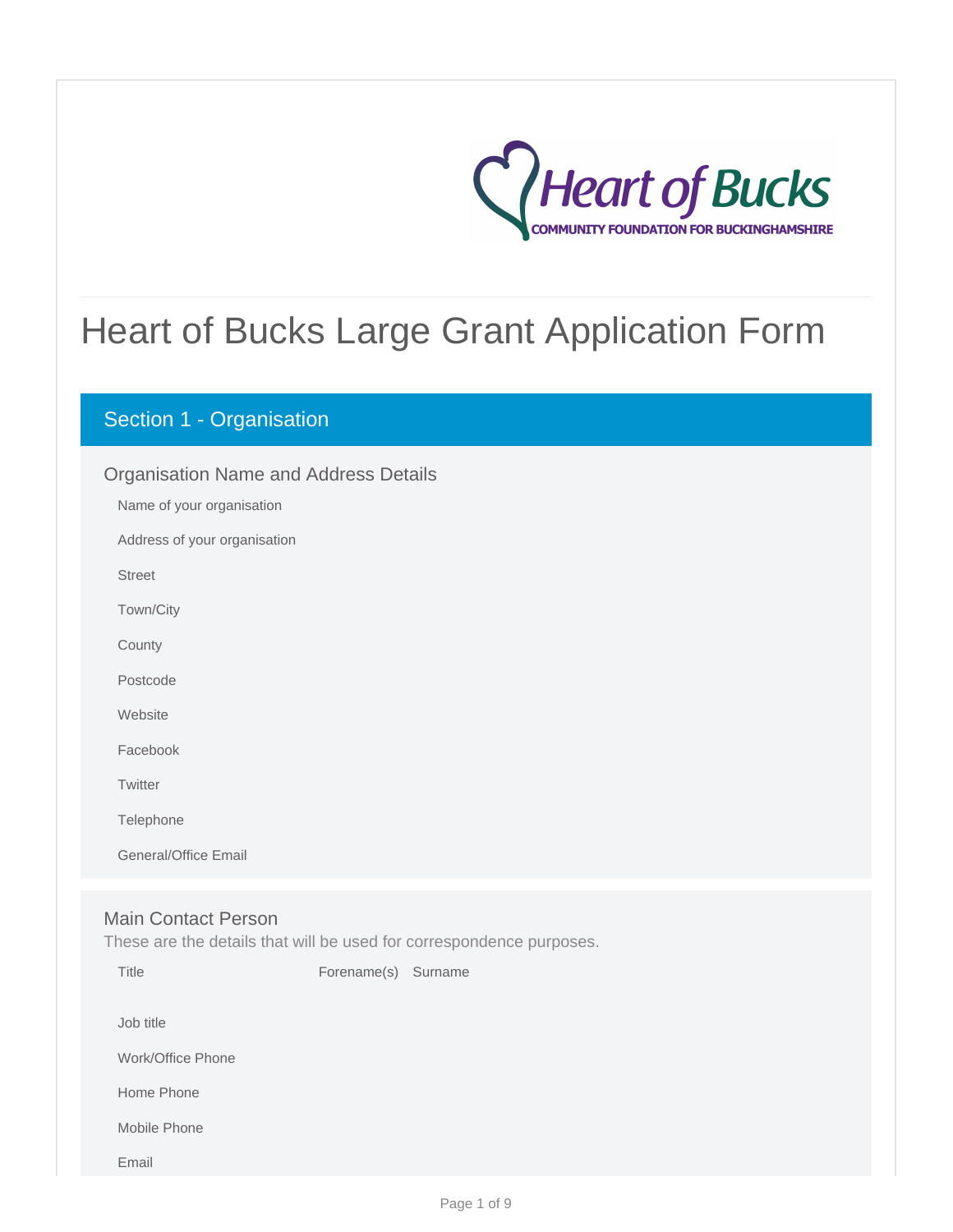| Use organisation's address for correspondence                                                                                                                                                                                                                                     |  |  |  |  |
|-----------------------------------------------------------------------------------------------------------------------------------------------------------------------------------------------------------------------------------------------------------------------------------|--|--|--|--|
| <b>Organisation Start Date</b><br>Month<br>Year                                                                                                                                                                                                                                   |  |  |  |  |
| What type of organisation are you?<br>Select as many as appropriate<br>$\Box$ A registered charity<br>Company limited by guarantees<br>Unincorporated club or association<br>Community interest company<br>$\Box$ Other                                                           |  |  |  |  |
| Are you part of a larger regional or national organisation?<br>$\Box$ Yes                                                                                                                                                                                                         |  |  |  |  |
| Income Over Last Accounting Year                                                                                                                                                                                                                                                  |  |  |  |  |
| Staffing and volunteers<br>How many of each of the following are involved in the organisation?<br>Full time staff / workers<br>Part time staff / workers<br>Volunteers (excluding management<br>Members (excluding management<br>committee)<br>committee)<br>Management committee |  |  |  |  |
| Please describe briefly the aims and main activities of your organisation                                                                                                                                                                                                         |  |  |  |  |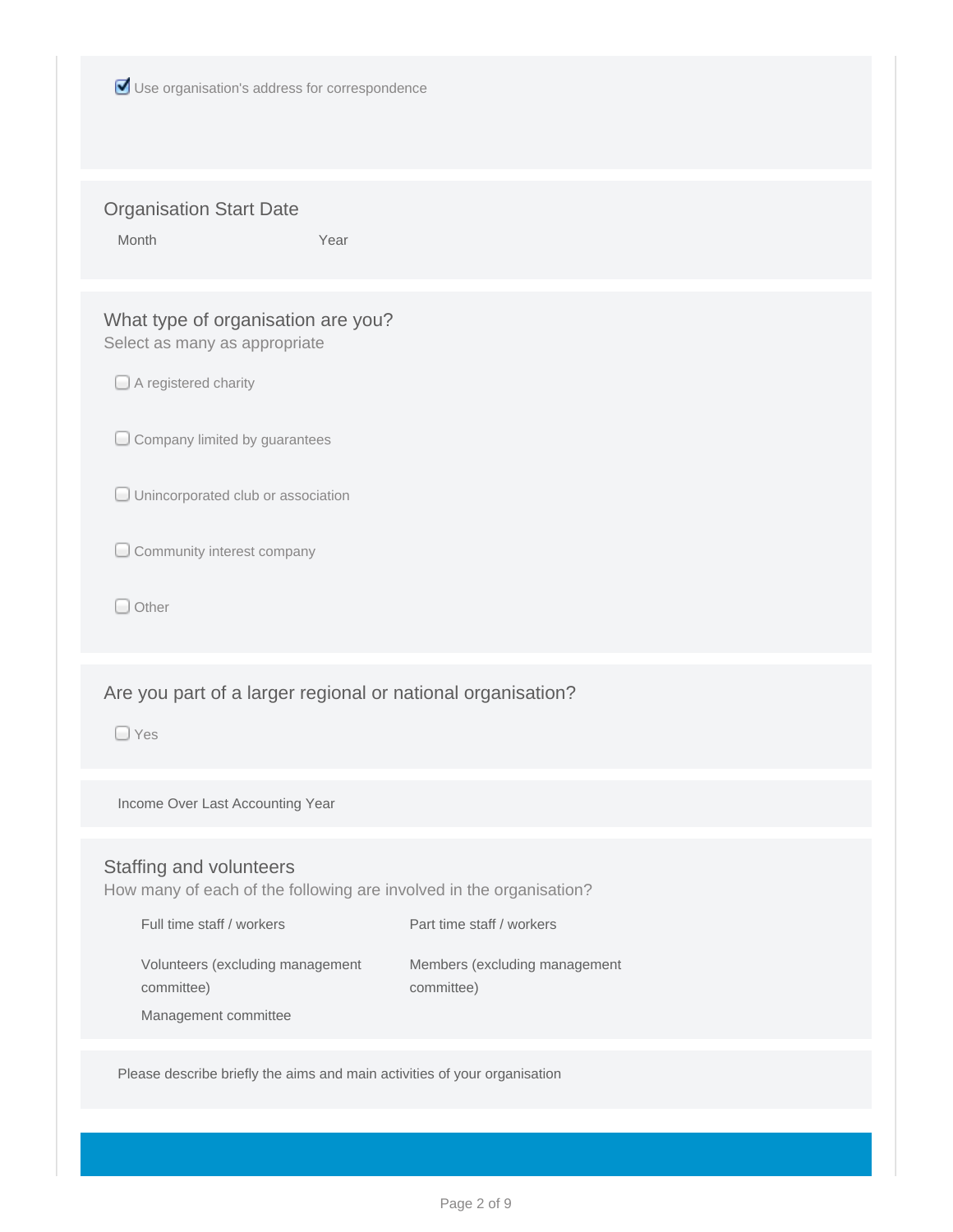# Section 2 - Project

### Project Details

Project / funding start date Project / funding end date Project name Have you ever received grant funding before from us or any other funder?

□ Yes

Are you seeking other funding for this project?

Please give details of the funding raised so far for this particular project/activity Please provide details of the other funding you are seeking for this particular project/activity Which area (estate, town, village borough) do most of the people who will benefit come from Which local authority will the activity take place in?

Please describe your project/activity in detail and how you would like to spend the grant.

Please explain how the people or community accessing your services are disadvantaged and tell us about the issues they face

What needs and disadvantage will your project address and what opportunities will you create?

Please explain how you know that the people in your community want this project/activity and what evidence you have collected to demonstrate this

What positive changes would this grant make to the lives of people who use your project/service?

Please explain how you will measure and report on the positive changes made?

Please tell us about your organisation's experience of helping people and the impact of your previous work; you may also want to tell us about the people involved in your project and why you are confident in their ability to make the project succeed.

How do you see this project/activity progressing after this funding comes to an end or do you see this as a one off project/activity?

# Section 3 - Impact

Which category best describes the impact your project will have?

Select the primary outcome for your project or activity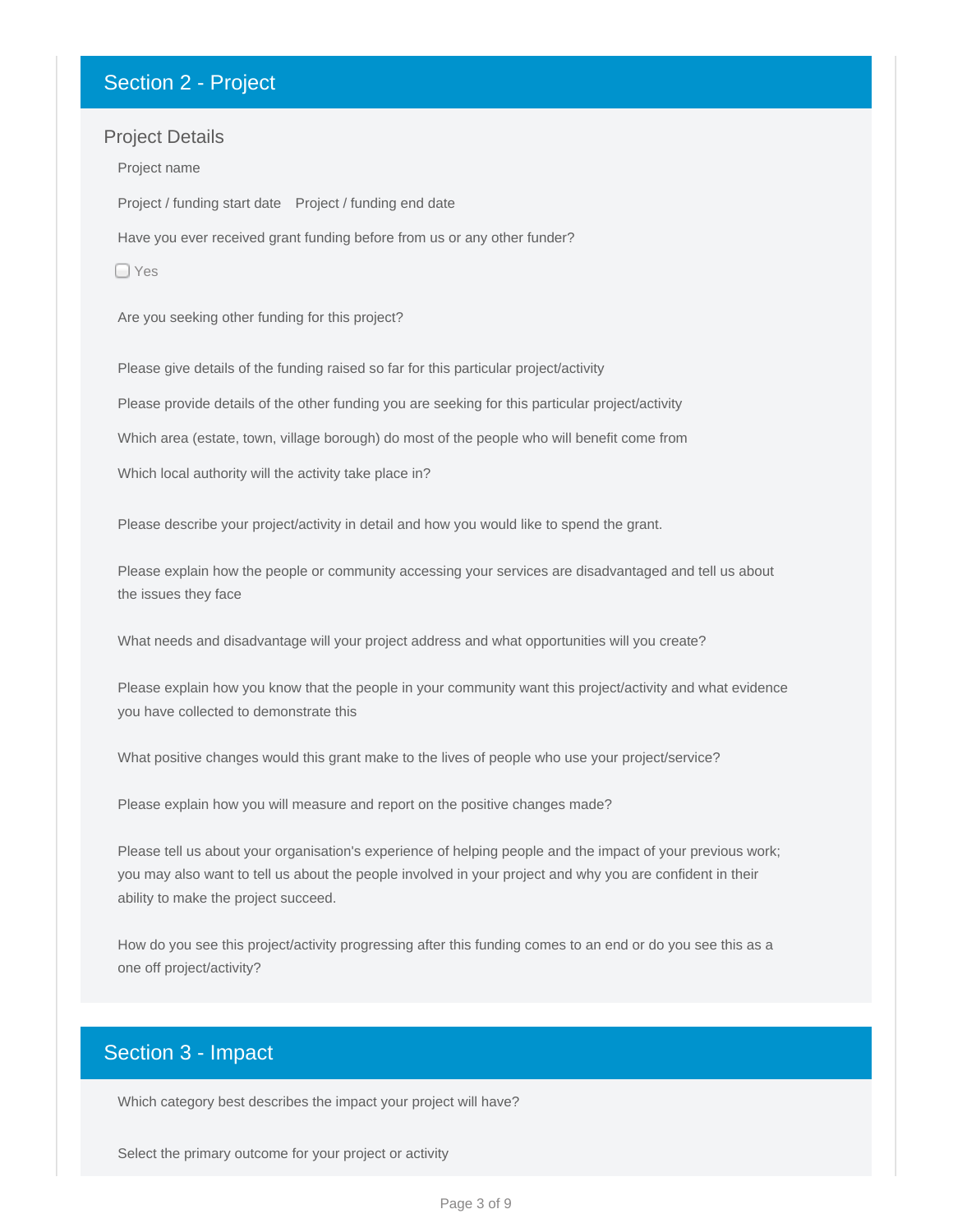Select the second outcome for your project or activity

Select the third outcome for your project or activity

## **Beneficiaries**

How many people will benefit from this funding?

Number of people benefiting directly

Primary Beneficiary - Select a single option to represent the primary beneficiary group for this grant

Please list any other beneficiary groups who will benefit from your grant

| Black, Asian and minority ethnic                   | Carers                                      |
|----------------------------------------------------|---------------------------------------------|
| Children and young people                          | Ex-offenders/offenders/At risk of offending |
| Families/Parents/Lone parents                      | Homeless people                             |
| Lesbian, gay, bisexual and transgendered groups    | Local residents                             |
| Long-term unemployed                               | Men                                         |
| Not in education, employment and training (NEET 16 | Older people                                |
| People with alcohol/drug addictions                | People in care or suffering serious illness |
| People with learning difficulties                  | People with low skill levels                |
| People with mental health issues                   | People with multiple disabilities           |
| People with physical difficulties                  | People living in poverty                    |
| Refugees/asylum seekers /immigrants                | Victims of crime/violence/abuse             |
| Women                                              |                                             |

### **Ethnicity**

Primary ethnic group - select a single option to represent the primary ethnic group for this grant

Please list any other ethnic groups who will benefit from your grant: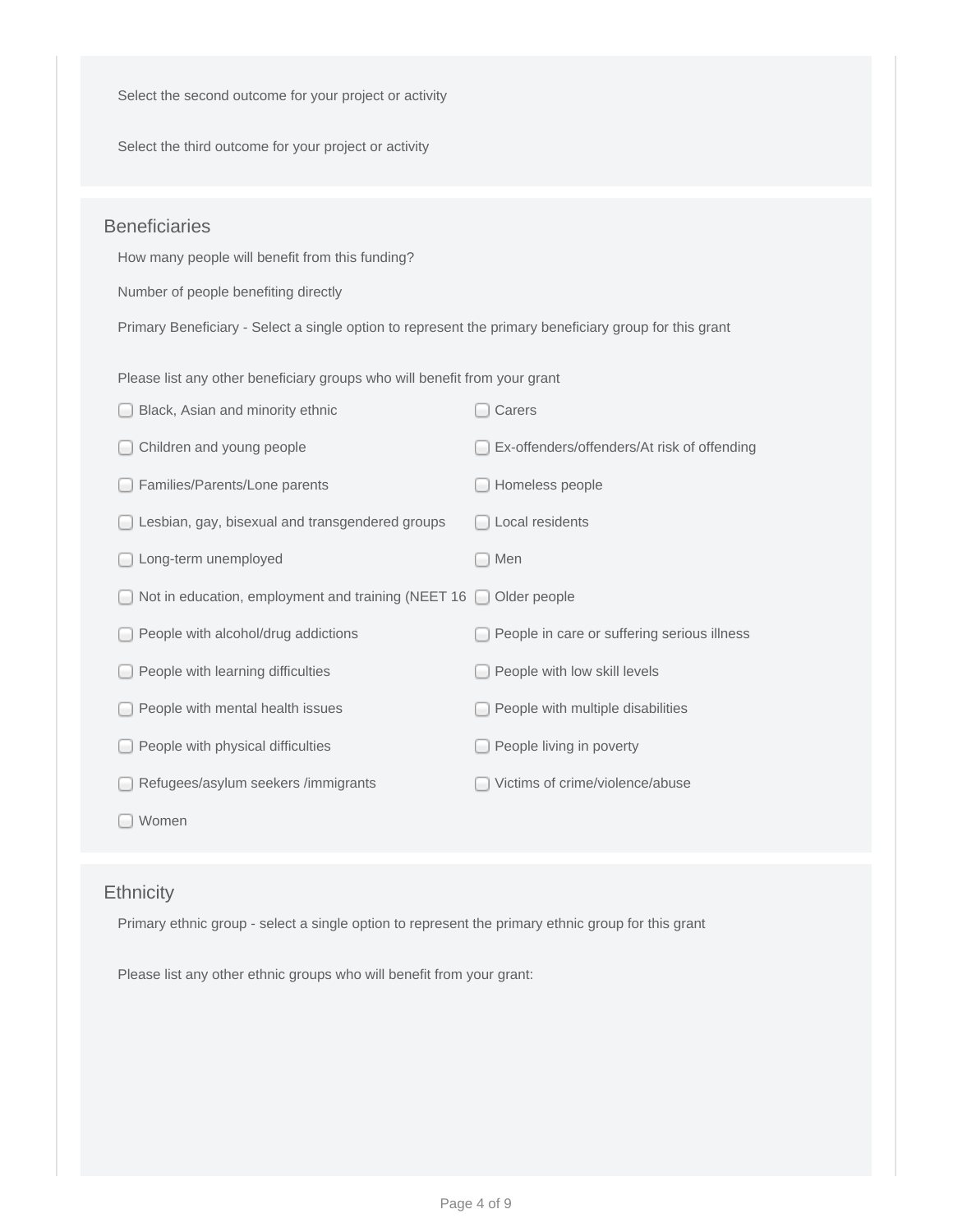| White                          | <b>White British</b>             |
|--------------------------------|----------------------------------|
| White Irish                    | White East European              |
| White Gypsies and Travellers   | Other White                      |
| Mixed                          | <b>Black Caribbean and White</b> |
| <b>Black African and White</b> | Asian and White                  |
| <b>Other Mixed Ethnicity</b>   | All ethnicities                  |
| Asian and Asian British        | Indian                           |
| Pakistani                      | Bangladeshi                      |
| Other Asian                    | <b>Black and Black British</b>   |
| Caribbean                      | African                          |
| Other Black                    | Chinese or other group           |
| Chinese                        | Any other                        |
|                                |                                  |

## Issues

Primary issue - select a single option to represent the primary issue that will be addressed by this grant

Please list any other issues that will be addressed by this grant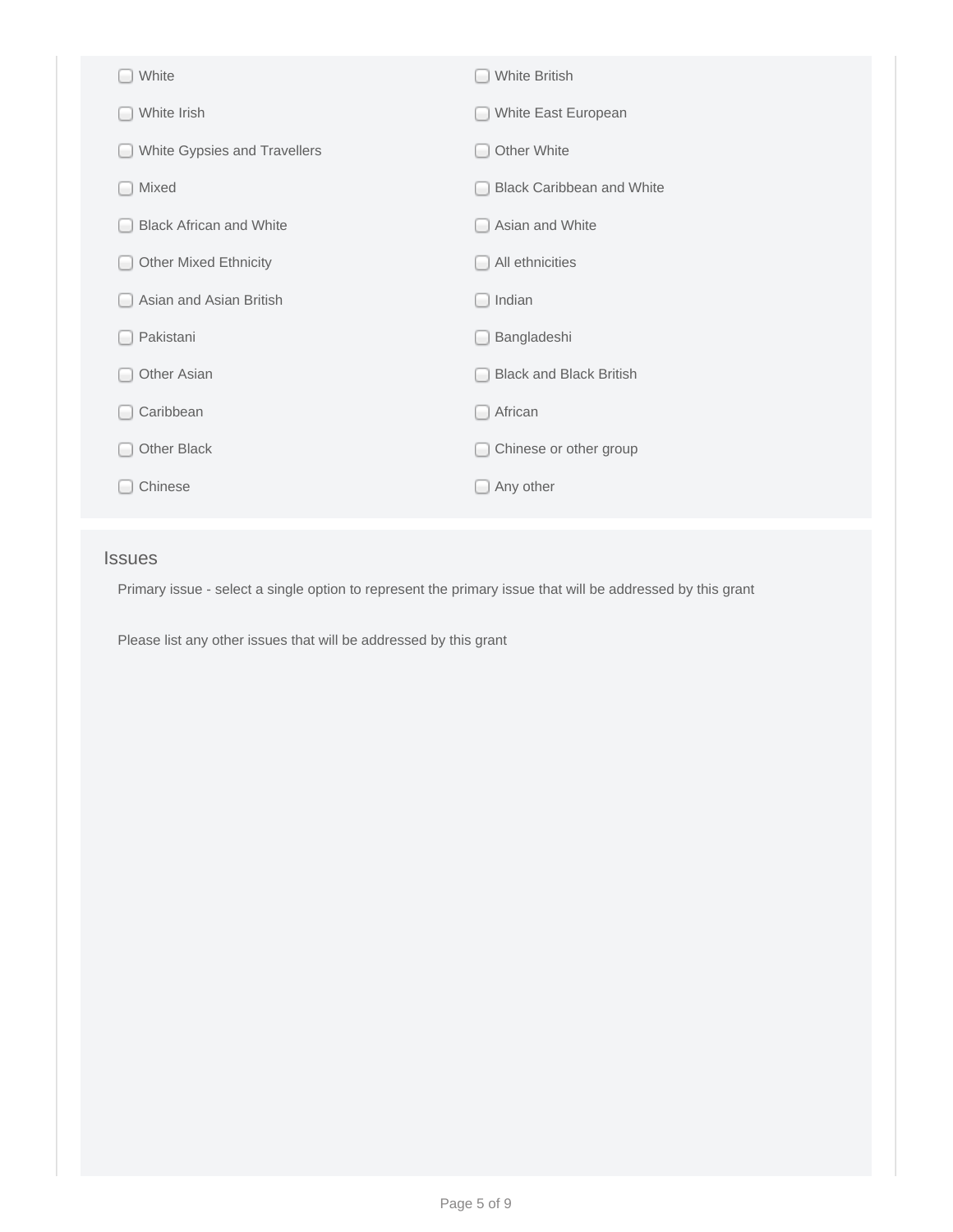|                   | Arts, culture and heritage                                              | Anti-social behaviour                    |  |  |  |
|-------------------|-------------------------------------------------------------------------|------------------------------------------|--|--|--|
|                   | <b>Bullying</b>                                                         | Caring responsibilities                  |  |  |  |
|                   | Stronger communities/Community support and devel                        | Counselling/Advice/Mentoring<br>O        |  |  |  |
|                   | Crime and safety                                                        | Disability and access issues             |  |  |  |
|                   | Domestic violence                                                       | Economy                                  |  |  |  |
|                   | Education, learning and training                                        | Employment and labour                    |  |  |  |
|                   | Emergency/Rescue services                                               | Environment and improving surroundings   |  |  |  |
|                   | Financial exclusion and financial illiteracy                            | Gangs                                    |  |  |  |
|                   | IT / Technology                                                         | Harmful practice                         |  |  |  |
|                   | Health, wellbeing and serious illness                                   | Homelessness                             |  |  |  |
|                   | Housing                                                                 | Language, culture and racial integration |  |  |  |
|                   | Mental health                                                           | Offending/At risk of offending           |  |  |  |
|                   | Poverty and disadvantage                                                | Refugees/Asylum/Immigration              |  |  |  |
|                   | Religion                                                                | Renewable energies and recycling         |  |  |  |
|                   | <b>Rural issues</b>                                                     | Sexual abuse                             |  |  |  |
|                   | Social inclusion and fairness                                           | Sport and recreation                     |  |  |  |
|                   | Stigma/Discrimination                                                   | Substance abuse and addiction            |  |  |  |
|                   | Supporting family life                                                  | Violence and Exploitation                |  |  |  |
|                   |                                                                         |                                          |  |  |  |
| <b>Age Groups</b> |                                                                         |                                          |  |  |  |
|                   | Please indicate the primary age group that will benefit from this grant |                                          |  |  |  |

Please list any other applicable age groups for your grant.

| $\Box$ Early years (0-4)    | $\Box$ Children (5-12)      |
|-----------------------------|-----------------------------|
| $\Box$ Young people (13-18) | $\Box$ Young adults (19-25) |
| $\Box$ Adults (26-65)       | $\Box$ Seniors (65+)        |

All ages

# Section 4 - Project Budget

Project Budget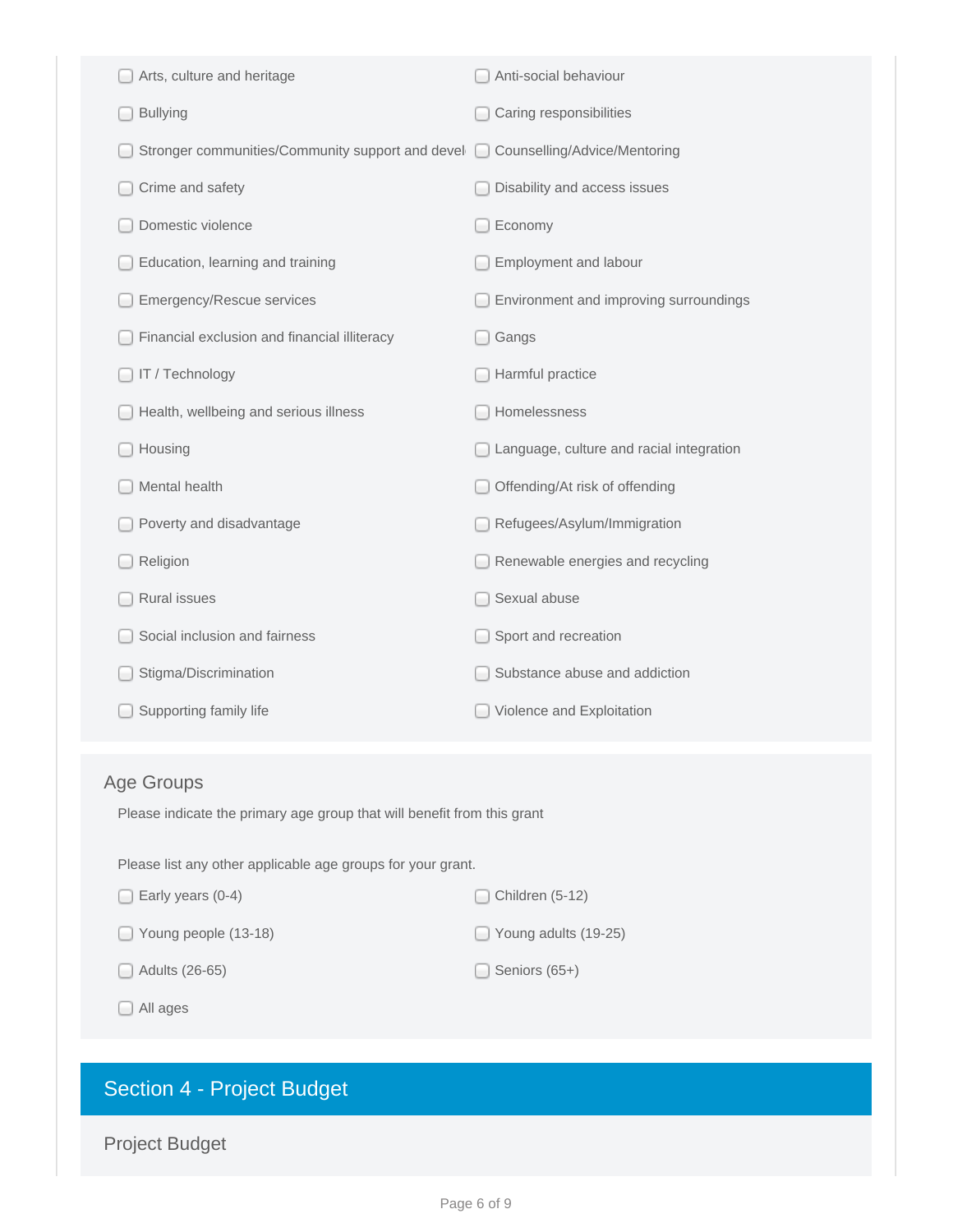What is the total cost of the project?

How much has been raised so far?

How much money are you applying to us for? - Please fill in all relevant breakdown boxes below

## Capital costs (Equipment)

Requested amount Breakdown Total cost

### Office, overhead, premises costs

Requested amount Breakdown Total cost

# Operational/activity costs

Requested amount Breakdown Total cost

# Publicity costs

Requested amount Breakdown Total cost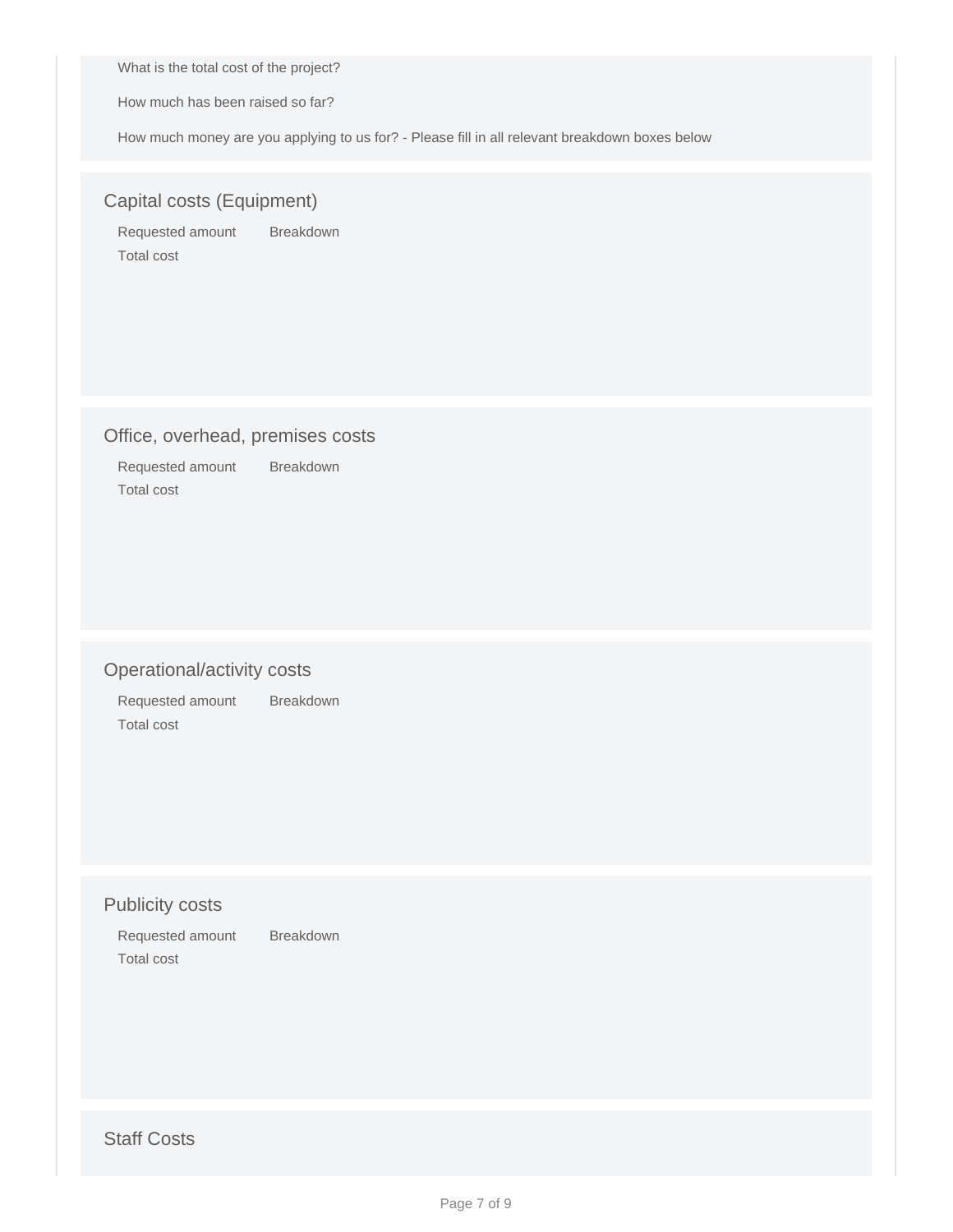Requested amount Breakdown Total cost

### Volunteer Costs

Requested amount Breakdown Total cost

### Other costs

Please do not duplicate any information previously included above.

Requested amount Breakdown Total cost

### Bank Details

If your application is successful we will make payment by BACS into your bank account. If you do not have a bank account of your own please contact us on grants@heartofbucks.org and we may be able to make alternative arrangements.

Bank name

Names of signatories

Do you have online banking facilities?

□ Yes

If different from cheque signatories, please list names of people able to authorise online payments

### Supporting Documents

Please list the names and home addresses of your management committee members

Please make sure you upload or post the following documents in order to complete your application. Any items posted must be received by the advertised deadline date. **Incomplete applications will not be considered.**